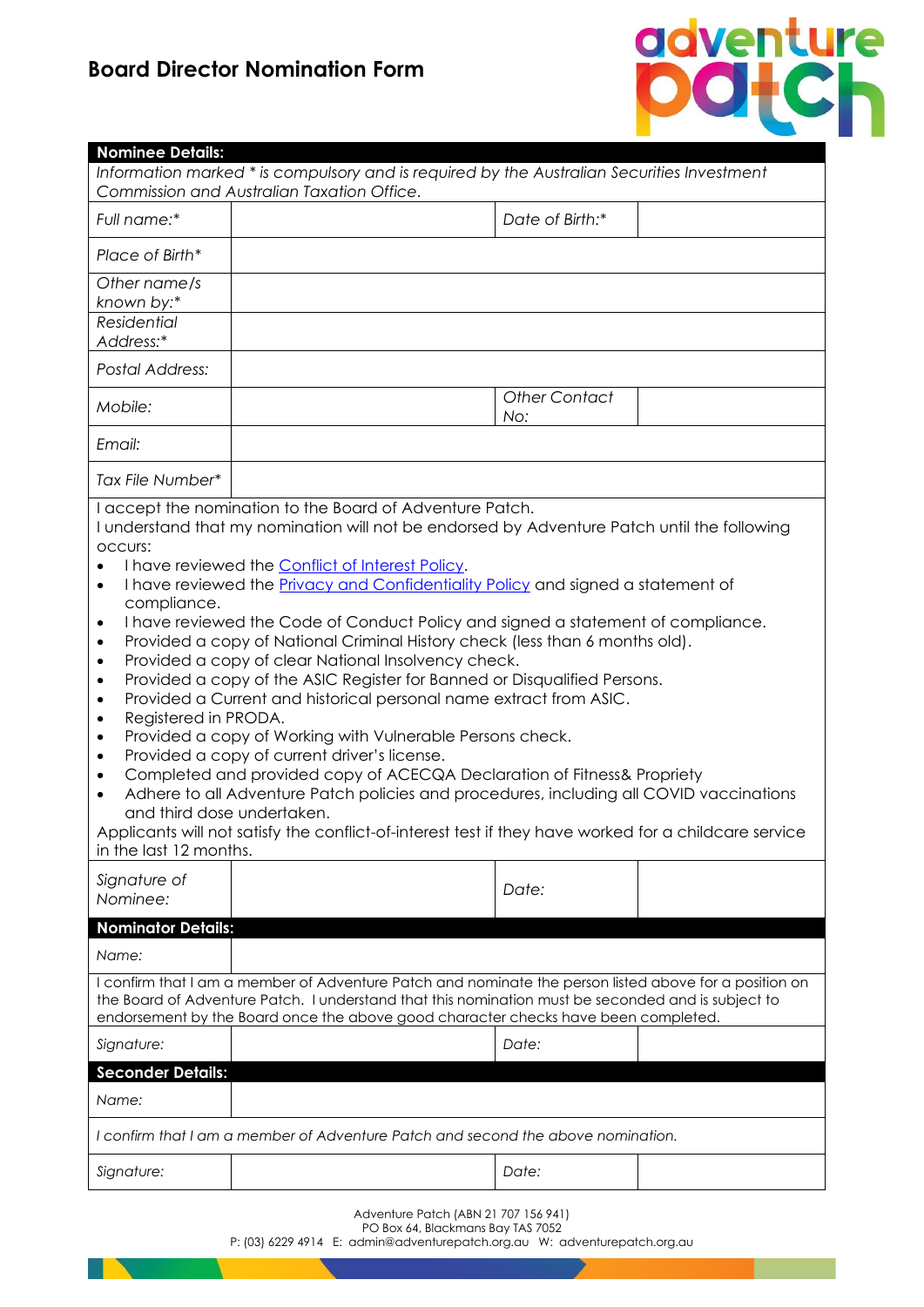# **adventure**

| <b>Selection Criteria:</b>                                                                                                                                                                                                                                                                                                                                                                                                                                                                                                                    |
|-----------------------------------------------------------------------------------------------------------------------------------------------------------------------------------------------------------------------------------------------------------------------------------------------------------------------------------------------------------------------------------------------------------------------------------------------------------------------------------------------------------------------------------------------|
| Please comment on your current Professional Skills and Knowledge:<br>Examples of the types of skills you may wish to comment on:<br>Ability to understand and interpret financial and operational reports; Experience contributing to<br>corporate policies, plans and objectives; Strategic thinking with capacity to critically analyse<br>and question; An understanding of the legal obligations of a Director and those of the<br>organisation; An understanding of risk management principles and how they apply to the<br>organisation |
|                                                                                                                                                                                                                                                                                                                                                                                                                                                                                                                                               |
|                                                                                                                                                                                                                                                                                                                                                                                                                                                                                                                                               |
|                                                                                                                                                                                                                                                                                                                                                                                                                                                                                                                                               |
| Please comment on your Personal Skills and Character:<br>Examples of the types of skills you may wish to comment on:<br>Interpersonal and communication skills; Of good character: honesty, integrity, respect for the<br>views of others; Leadership: good judgement, common sense, perspective, independence,<br>objectivity, willingness to take positions and to questions, courage to act<br>Please comment on your support and advocacy for the role and functions of the                                                               |
| organisation:<br>Examples of the types of advocacy and functions you may wish to comment on:<br>An awareness of the organisation, the sector and marketplace in which the organisation<br>operates; Supportive of the mission of the organisation; An advocate for the rights of children and commitment to consider the best interests of children in decision making                                                                                                                                                                        |
|                                                                                                                                                                                                                                                                                                                                                                                                                                                                                                                                               |

Adventure Patch (ABN 21 707 156 941) PO Box 64, Blackmans Bay TAS 7052 P: (03) 6229 4914 E: [admin@adventurepatch.org.au](mailto:admin@adventurepatch.org.au) W: [adventurepatch.org.au](http://www.adventurepatch.org.au/)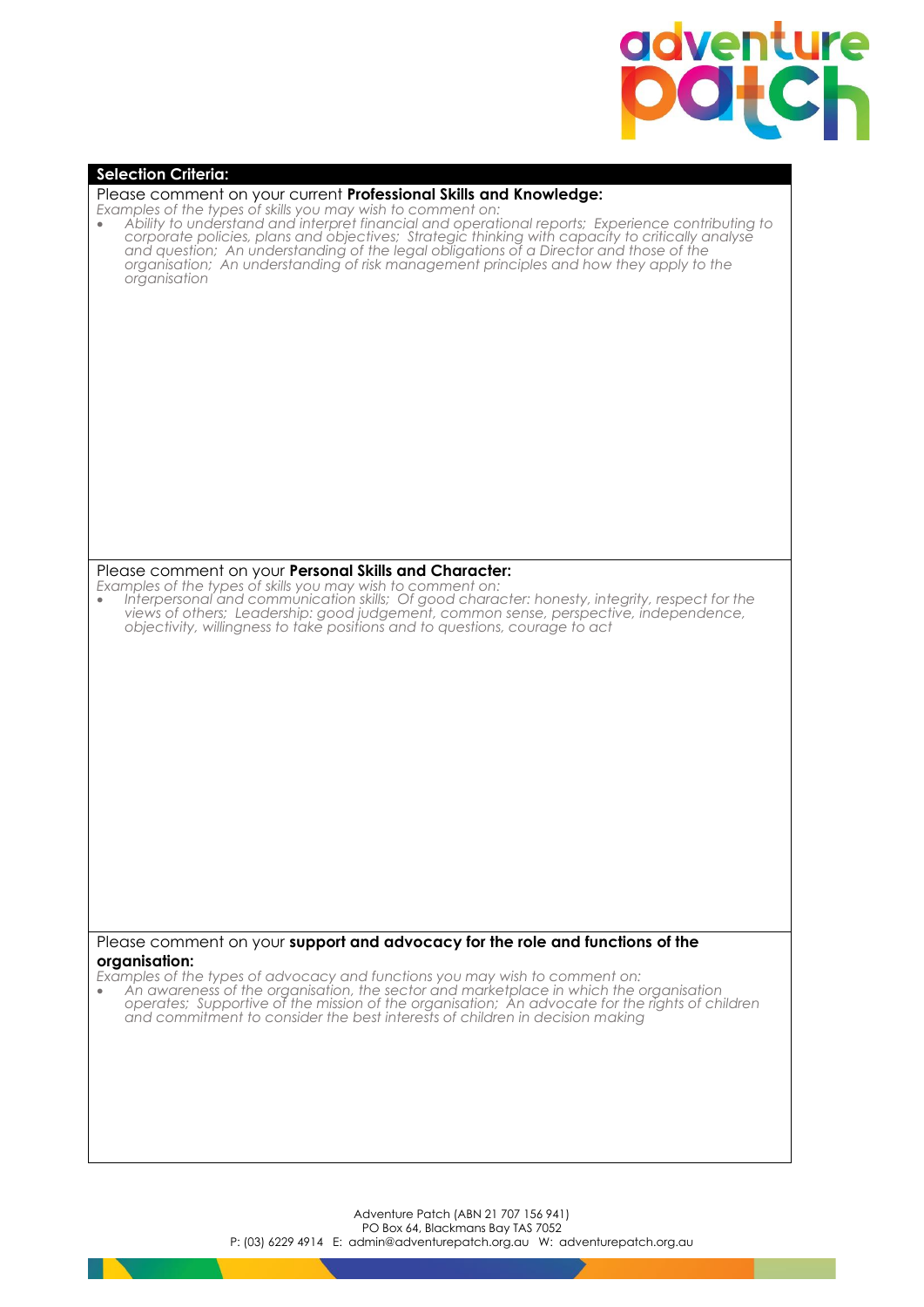# **Confidentiality Agreement**



This agreement is to be read in conjunction with Adventure Patch, Governance and Management (Including confidentiality of records) Policy and Procedure.

I acknowledge and confirm that as a Director of Adventure Patch, I have access to a range of information regarding the organisation's stakeholders, staff and educators, financial status (e.g. budgets, projects, salaries, etc.), operations, clients, policies and resources which are of a confidential nature. I acknowledge this information is the exclusive property of Adventure Patch.

- **1.** I understand that the organisation requires that strict confidentiality be maintained with respect to all information obtained by me concerning the organisation. Further, I agree that any knowledge gained as a result of my position will remain in strictest confidence.
- **2.** I acknowledge that the information referred to in Clause 1 above could be used to the detriment of the organisation and its activities and thereby undertake to treat as confidential all information, including the organisation's stakeholders, staff, educators, financial status (e.g. budgets, projects, salaries, etc.), operations, clients, policies and resources. I agree not to disclose this information to any third party either during the term I am engaged by the organisation, or at any time thereafter without prior written consent of the organisation, or unless required by law to do so.
- **3.** I agree to exercise due care to ensure that any information I may give to others in the course of my duties, or otherwise, is information that is required to be given and is given to a party entitled to receive such information.
- **4.** I agree not to use my association with the organisation in order to obtain any monetary or other benefit, without the prior written consent of the organisation.
- **5.** I agree I will not discuss the details of my work with any third party or representatives of the media or publicise any of the confidential aspects of my work orally or by written work or any other medium of communication, without the prior written consent of the organisation.
- **6.** I agree to immediately disclose to the organisation any information which may be relevant to, or which may affect my work. I understand this obligation is an ongoing one.
- **7.** I understand that any breach of this agreement shall constitute grounds for, and may result in, termination. I understand that the organisation reserves the right to pursue further legal action in relation to any breach of this agreement.

### *Signed:*

| I confirm that I have read the above confidentiality agreement and the organisation's<br>Governance and Management (including confidentiality of records) policy and procedure. I<br>affirm I will abide by the terms and conditions specified, or as I may otherwise be directed in<br>writing by the organisation's Board of Directors. |                 |  |  |  |
|-------------------------------------------------------------------------------------------------------------------------------------------------------------------------------------------------------------------------------------------------------------------------------------------------------------------------------------------|-----------------|--|--|--|
| Name:                                                                                                                                                                                                                                                                                                                                     | Address:        |  |  |  |
| Signed:                                                                                                                                                                                                                                                                                                                                   | Date:           |  |  |  |
| Witness:                                                                                                                                                                                                                                                                                                                                  |                 |  |  |  |
| Name:                                                                                                                                                                                                                                                                                                                                     | <b>Address:</b> |  |  |  |
| Signed:                                                                                                                                                                                                                                                                                                                                   | Date:           |  |  |  |